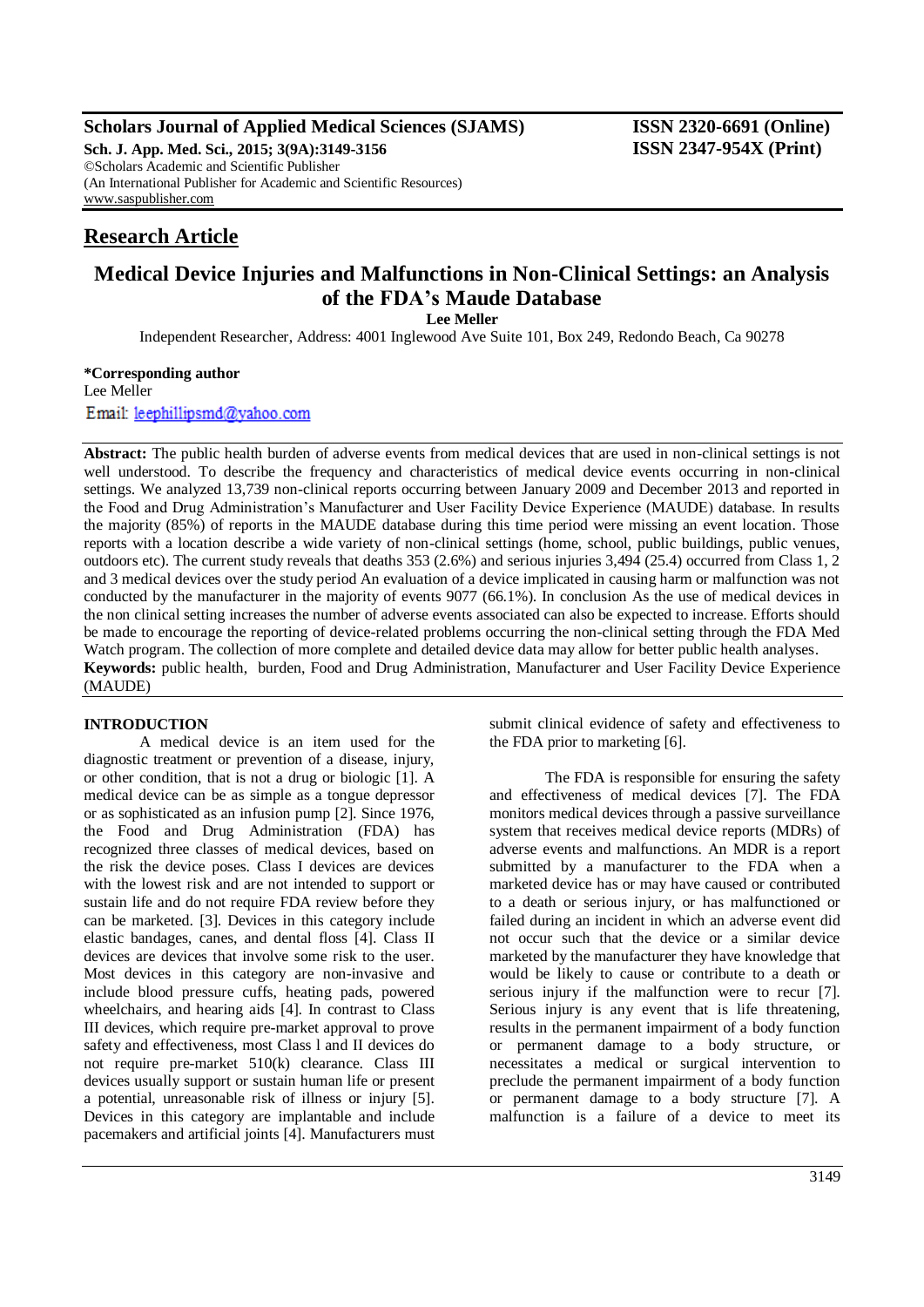performance specifications or otherwise perform as intended [7].

Since the 1980s, medical care has been shifting from the hospital to non-clinical settings [8] [9]. Patients are being released from hospitals to receive medical care for complex medical conditions, permanent disabilities, and palliative care in diverse non-clinical settings. Several factors are driving the shift in patient care from the hospital to a non-clinical setting, including economic forces, patient demographics, and advances in technology [10]. There is significant cost savings associated with treating patients in a non-clinical setting compared with an acute care setting [10]. In addition, the population of the United States is aging rapidly; by 2030, it is projected that approximately 20% of the U.S. population (72 million people) will be over 65 years old [11]. This graying of America will make non-clinical care more common. The majority of the elderly (~80%) will have at least one chronic illness (e.g., hypertension, diabetes, respiratory illness) that will need to be monitored and treated [11] [12]. Each year, an estimated 36 million homes include a family member that provides medical care for another family member [12]. For example, due to advances in technology, many medical devices are now compact and portable [12], which allows devices like infusion pumps, ventilators, and dialysis machines to move into the community setting. The shift of medical devices into non-clinical use not only sustains and supports life but also can improve the overall quality of life, which allows patients greater mobility, independence, and integration with society [13] [12]. As this shift in care continues, the use of medical devices outside of the healthcare setting has been increasing and is expected to increase further in the future [12].

The non-clinical use of a medical device is the use of a device in any setting outside of a professional healthcare facility or clinical laboratory [12]. Patient and/or caregiver capabilities as well as device complexity and environmental conditions present potential safety risks with the non-clinical use of medical devices. Many medical devices are being used in non-clinical settings even though these devices were not designed to be used by lay people and/or outside of a healthcare setting [14]. Manufacturers need FDA approval to sell a medical device directly to a patient over-the-counter; however, a physician can prescribe a medical device that is not specifically designed or labeled for use in a non-clinical setting. Medical devices also enter the non-clinical setting through internet purchases. Medical devices in a non-clinical setting therefore may be used by a lay person who has not received proper training in the operation of the device [12]. In addition, patients and caregivers are a heterogeneous group in terms of age, education, and cognitive abilities [14]. Devices also may be adversely impacted by other elements found in the non-clinical setting, such as pets and children, temperature and humidity, dirt and dust, lightning, and limited space [12, 14].

Despite the lack of data on medical device events in the non-clinical settings [15], it is reasonable to expect that reports occur in this setting. We used a spontaneous adverse event reporting system for medical devices to examine the occurrence of medical device adverse events occurring in non-clinical settings. In addition to analyzing the non-clinical use of medical devices we were also interested in whether such reports were associated with a malfunction alone, serious injury or death. We also examined how medical device events varied by class of medical device, medical specialty and whether an evaluation by the manufacturer was conducted for device described in the medical device reports.

# **METHODS**

#### **Data**

The FDA Manufacturer and User Facility Device Experience (MAUDE) database contains all reports submitted by mandatory reporters such as manufacturers, importers, and device user facilities as well as voluntary reporters such as healthcare professionals and consumers [16]. The database contains voluntary reports since June 1993, user facility reports since 1991, distributor reports since 1993, and manufacturer reports since August 1999 [16]. Manufacturers must file a report when one of their devices has or may have caused or contributed to a death, serious injury, or has malfunctioned such that a similar device would be likely to cause or contribute to a death or serious injury if the malfunction were to recur [7]. Mandatory reports must be submitted using a standard MedWatch form on which the details of the event are described with a combination of codes and narrative text [7]. FDA healthcare professionals review and analyze reports for the purpose of identifying new safety signals [17]. Heightened attention is given to those device reports that involve fire, explosion, anaphylaxis, pediatric deaths, or multiple patient deaths or serious injuries [18]. When appropriate, the FDA may recommend specific actions including public notification about potential health warnings, label changes, a recall of a medical device, and/or education activities aimed at healthcare professionals and consumers [17].

## **Analytic Methods**

We performed a retrospective analysis of reports in non-clinical settings that were received by the FDA and available in the MAUDE database. A subset of MAUDE data from 01 January 2009 through 31 December 2013 was downloaded from the FDA website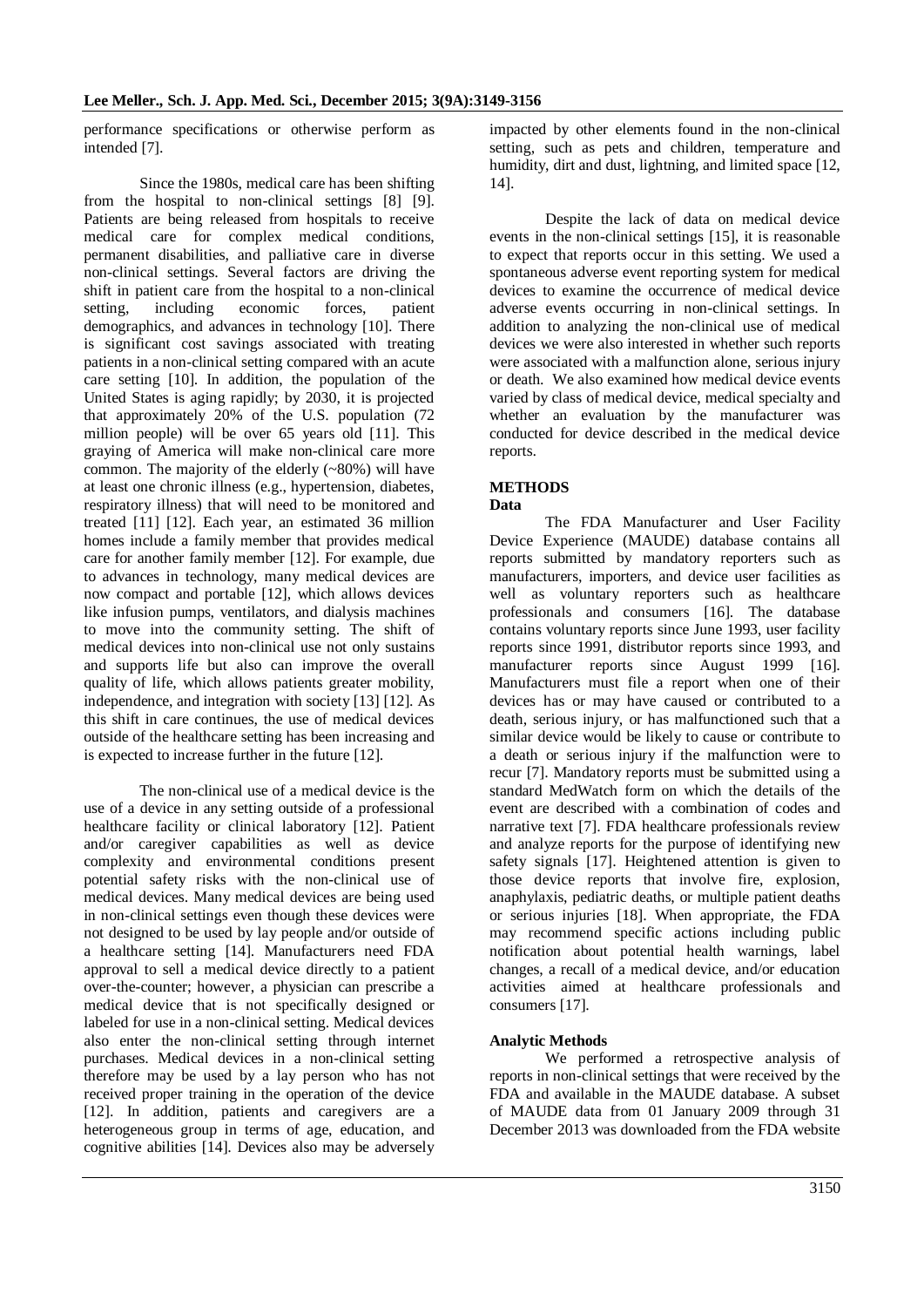as compressed text files, imported into a SAS database, and maintained offline.

The MAUDE data set consists of four records types Master Event Data: Device Data, Patient Data and Narrative Text Data with the records linked via a Medical Device Report key [16]. The Medical Device Report key is new unique number assigned for every new event reported to the MAUDE database. All subsequent reports pertaining to that same event are identified with the same MDR index key. However more than 2 reports can be submitted for the same patient or incident (duplicated reports), and have different Medical Device Report (MDR) report keys if data is misspelled, missing or reported differently [16]. There were no further efforts to remove duplicate reports.

The public dataset does not contain any patient identifiers (birth date, age, weight, or sex). Publicly available information includes: Event Location, Event Type (e.g., death, serious injury, malfunction), Device Name, Medical Specialty, Device Class, and an indication as to whether the device was evaluated by the manufacturer. Reports occurring in the non-clinical setting were retrieved by searching the event location identifier. The following codes were classified as nonclinical: 002 Home, 810 Patient's Home, 830 Public Venue, 831 Outdoors, 832 Park, 833 Playground, 834 Public building, 835 School, and 836 Street. Event locations coded as \* Invalid Data, 000 Other, 999 Unknown, NA Not Applicable, NI No Information, and UNK Unknown were classified as unknown and removed from the analysis dataset. All other locations were classified as clinical.

#### **RESULTS**

### **Annual Rate of Medical Device Reports in Non-Clinical Settings**

Figure 1 provides the yearly distribution of reports in the non-clinical setting from 2009 through 2013. There were a total of 2.1 million reports received during the study period. The majority of reports 1,745,998 (85%) had an unknown event location. A total of 13,739 reports were classified as non-clinical, accounting for 0.7% of all reports and 4.5% of reports whose location was known. The number of reports in non-clinical settings increased over the study period from 1199 reports in 2009 to over 4500 in the year 2013.

#### **Overall Distribution of Medical Device Reports in Non-Clinical Settings**

Table 1 provides an overall distribution of reports occurring in the non-clinical setting according to event location, event type, type of device, device class, and whether a device evaluation was conducted by the Manufacturer. The vast majority (97%) of non-clinical reports for which a location was provided involve a device used in the home. There were also reports from other non-clinical settings, including schools (208; 1.5%) and public buildings (91; 0.7%).

Table 1 provides the distribution of nonclinical incidents by severity. MAUDE event type categories include: malfunction (e.g., device-related problem, user error), serious injury, and death. The majority of non-clinical reports were for device malfunctions (9,082; 66.1%), followed by serious injury (3,494; 25.4%), and death (353; 2.6%); 810 reports (5.9%) were missing the event type or classified as other. The majority (49.9%) of non-clinical reports involved Class II (moderate-risk) devices; however, 13.7% of the Reports involved Class 1 (low-risk) devices. Over 60% of the reported devices were not returned to the manufacturer for evaluation.

The majority of death reports (172; 48.7%) involved Class 3 Ventricular Assist Bypass devices (i.e., [mechanical](http://en.wikipedia.org/wiki/Machine) circulatory devices that are used to partially or completely replace the function of a failing [heart\)](http://en.wikipedia.org/wiki/Heart). There were also 17 (4.8%) death reports associated with Class 1 devices. The types of devices included Manual Beds, Patient Lifts, Mechanical Walkers, and Flotation Therapy Mattress.

Medical devices associated with the highest number of serious injury reports included Invasive Glucose Sensors (1017; 29.2%), Ventricular Assist Bypass devices (624; 17.8%); and Spinal Cord Stimulators Implanted For Pain Relief (564; 16.1%).

The 13,739 non-clinical reports included 293 device types from 16 of 19 medical specialties defined by the FDA, (eg, ophthalmology or orthopedics) Figure 2. The medical specialty clinical hematology accounted for 26.45% of the total reports due primarily to the number of reports associated with Glucose Test Systems (i.e., devices intended to measure glucose quantitatively in blood and body fluids), which accounted for 3,588 (99%) of the clinical hematology reports. Other medical specialties that contributed >10% of reports in the non-clinical setting included the medical specialty general hospital (3,193; 23.5%) and cardiovascular (2889; 21.3%).

The device type that accounted for the most non-clinical reports was Glucose Dehydrogenase Test systems (i.e., devices that are intended to measure glucose quantitatively in blood and body fluids), which accounted for 3,452 (25.1%) of the non-clinical reports. Other devices that accounted for >5% of reports in the non-clinical setting included Ventricular Assist Bypass devices and Blood Lancets. The most common device types reported in the FDA MAUDE database are shown in Figure 3.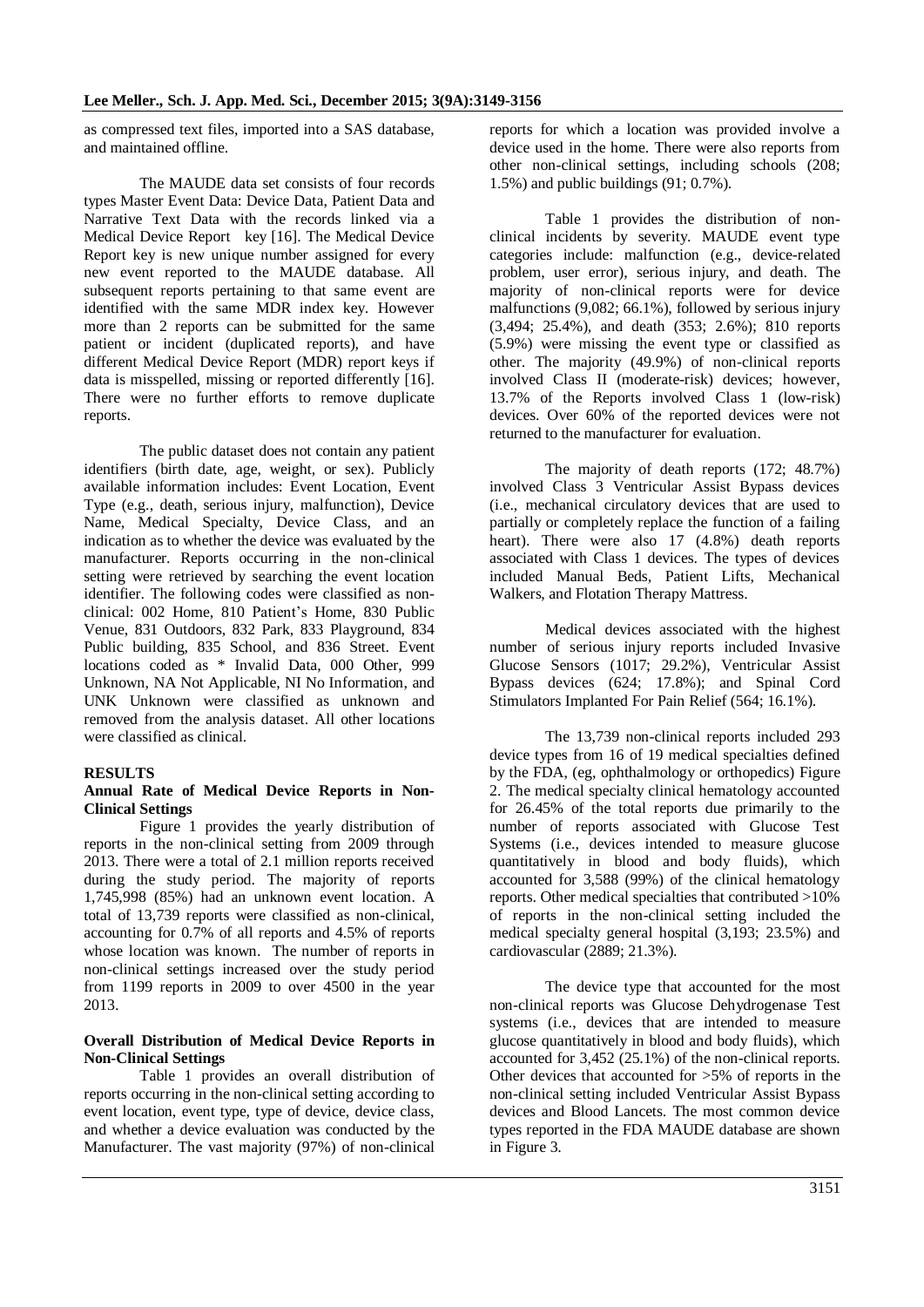| <b>EVENT LOCATION</b>                     | <b>NUMBER</b>  | <b>PERCENTAGE</b> |
|-------------------------------------------|----------------|-------------------|
| Home                                      | 13,367         | 97.3              |
| School                                    | 208            | 1.5               |
| <b>Public Building</b>                    | 91             | 0.7               |
| Public Venue                              | 36             | 0.3               |
| Outdoors                                  | 16             | 0.1               |
| In Transit                                | 11             | 0.1               |
| Park                                      | 8              | 0.1               |
| <b>Street</b>                             | $\overline{2}$ | 0.1               |
| <b>EVENT TYPE</b>                         |                |                   |
| Malfunction                               | 9,082          | 66.1              |
| Serious injury                            | 3,494          | 25.4              |
| Other                                     | 591            | 4.3               |
| Death                                     | 353            | 2.6               |
| Missing: Event Type Not Provided          | 219            | 1.6               |
| <b>DEVICE CLASS</b>                       |                |                   |
| 2                                         | 6,849          | 49.9              |
| $\overline{3}$                            | 4,957          | 36.1              |
| 1                                         | 1,878          | 13.7              |
| Unclassified                              | 27             | 0.2               |
| Missing                                   | 28             | 0.2               |
| <b>DEVICE RETURNED FOR EVALUATION</b>     |                |                   |
| Device Not Returned to Manufacturer       | 6,059          | 44.1              |
| Device Returned to Manufacturer           | 4,662          | 33.9              |
| No: Device Not Returned to Manufacturer   | 1,623          | 11.8              |
| Missing: No information on whether device | 1,395          | 10.2              |
| Returned or Not Returned to Manufacturer  |                |                   |

| Table 1: Characteristics of Non-Clinical Medical Device Reports in the FDA MAUDE Database (2009-2013) |                       |              |                   |  |
|-------------------------------------------------------------------------------------------------------|-----------------------|--------------|-------------------|--|
|                                                                                                       | <b>EVENT LOCATION</b> | <b>NIDID</b> | <b>DEDCEMTACE</b> |  |



**Fig-1: Number of Medical Device Reports in the FDA MAUDE Database by Location for the Years 2009-2013**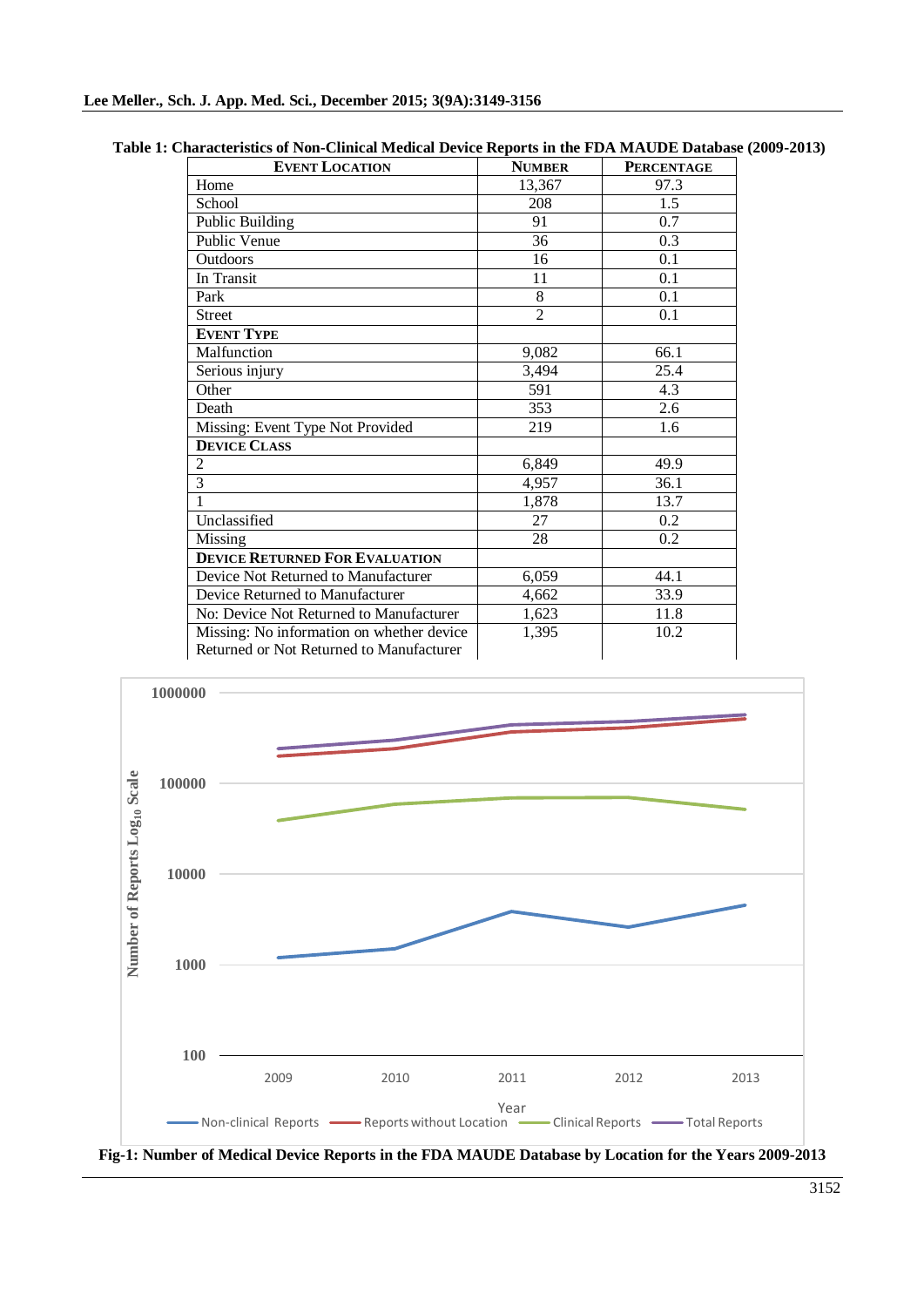

**Fig-2: Non-Clinical Medical Device Reports in the FDA MAUDE Database (2009-2013) by Medical Specialty (>10% of Total Non-Clinical Reports)**

#### **DISCUSSION**

We used the FDA MAUDE spontaneous reporting database to examine non-clinical medical device reporting from 2009 to 2013. We focused on the types of device involved, the location of incidents (e.g., at home or elsewhere), the severity of the injury, the class of medical device, medical specialty and whether an evaluation by the manufacturer was conducted for device described in the medical device reports.. We found several major findings; one is a low number of reports submitted to the FDA MAUDE database and the other was incomplete information provided in the reports. These findings are important becausse as mentioned above the FDA uses individual reports to identify and correct problems with medical devices in a timely manner [17].

The reports we examined occurred in a variety of non-clinical settings and reflect the wide diversity of medical devices used in the non-clinical setting, ranging from heating pads and diagnostic tests to life-sustaining devices and durable medical equipment. Devices in all

three classes (I, II and III) contributed to serious injury or death.

There are several implications from this investigation. The number of unique reports found in the FDA MAUDE database that occur in non-clinical settings is small. For example, over 200,000 devicerelated adverse events are reported annually to the FDA MAUDE database. During the study period, however, the yearly number of non-clinical reports increased but never exceeded 5,000. Despite the fact that the number of reports increased over the study period, the data analysis was hampered by missing event location information for  $\approx 85\%$  of the records. This missing data makes it difficult, therefore, to understand whether the proportion of reports in the non-clinical setting increased relative to reports in the clinical setting over the study period.

Given that medical device malfunctions are known to be underreported to the FDA MAUDE database, it is likely that the AEs analyzed in this report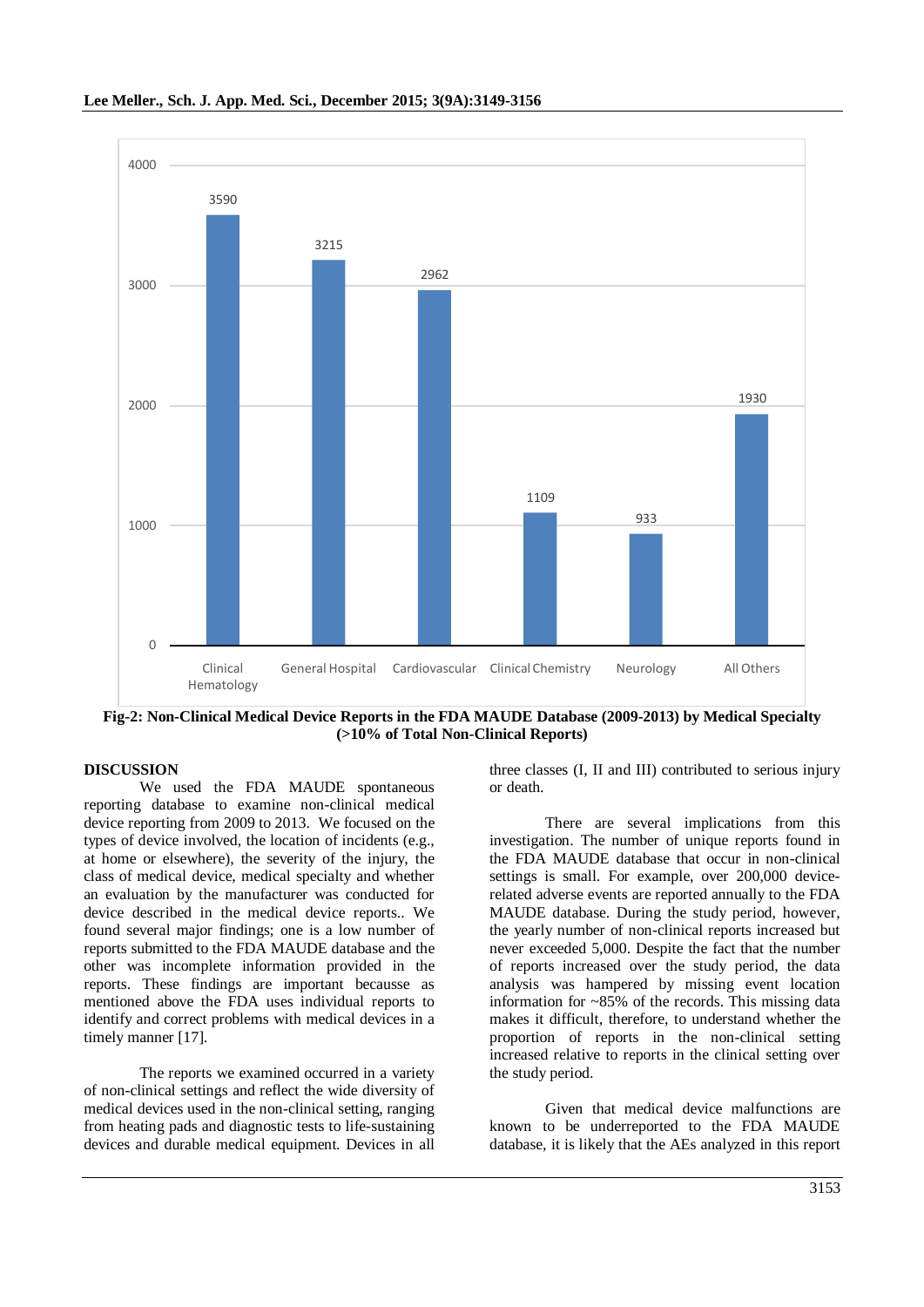represent only a small fraction of the AEs that occurred over the study period [19] [14]. There are several barriers to knowing when and where to report an event. The low number of reports in the non-clinical setting may reflect difficulty in recognizing device events, a lack of knowledge about what types of events should be reported, and/or difficulty with assigning responsibility to the device for an event [19] [20]. A lack of awareness of the FDA Med Watch reporting system may also contribute to the low numbers of reports, which may indicate a potential need to raise awareness among lay users about recognizing and reporting device problems [19] [20].

Because demographic data such as age, sex, and race is protected under the Freedom of Information Act, there is a limited understanding of the FDA MAUDE data. Although a few devices were responsible for the majority of reports in this study, it is important to understand whether certain subpopulations, such as those with physical, cognitive, demographic, educational, and/or technical literacy differences, might disproportionately contribute to reports in the nonclinical setting [12].

In addition, coding data into standardized terminology using the Medical Dictionary for Regulatory Activities (MedDRA) would support public health efforts and data analysis [21]. The event type selection on the Med Watch form is broad and makes it difficult to analyze harm due to medical devices in a systematic way. To understand the type of injury suffered by a patient, one must review the accompanying narrative text in the MDR, which is not standardized. The narrative text that we reviewed during this study varied in detail, and the majority did not contain sufficient data to gain insight into contributing factors such as environmental factors, user error, comorbid diseases, or medical device problems.

The most prevalent event type was device malfunction (9095; 66.2%), which are events that do not involve an adverse event. Despite this, only a minority of devices (~33.9%) were returned to the manufacturer. A manufacturer's evaluation of a device may be able to determine whether and why a device malfunctioned. A manufacturer's evaluation may also detect user errors which are errors made by a person using a device [22]. A user error may be either the sole cause or a contributing factor to a reportable event. These evaluations are important because they can serve to alert the FDA to device problems that have the potential to lead to adverse events before these events occur and may alert the FDA to the need for improved labeling to prevent future injuries [7].

Our results suggest a need for increased research on the use of medical devices in non-clinical

settings. Because devices are more commonly now used in the non-clinical setting; the responsibility for identifying and reporting reports has shifted, to lay people such as patients and care-givers [23]. As noted above, the actual incidence rate of reports experienced by patients in the non-clinical setting is expected to be much higher than what is captured in the MAUDE database [19] [18]. Consequently, measuring the incidence of reports in the non-clinical setting should be considered a priority health policy issue. This research should also evaluate the risks and outcomes for reports in different nonclinical subpopulations), off-label use and in different environmental settings and by patients/care-givers with differing cognitive abilities [12].

The FDA has recognized that medical in the non-clinical setting is important and established The [Medical Device Home Use Initiative](http://www.fda.gov/downloads/MedicalDevices/ProductsandMedicalProcedures/HomeHealthandConsumer/HomeUseDevices/UCM209056.pdf) to develop information and resources to ensure the safe use of medical devices in the non-clinical setting. The FDA developed ["Guidance for Industry and Food and Drug](http://www.fda.gov/downloads/MedicalDevices/DeviceRegulationandGuidance/GuidanceDocuments/UCM331681.pdf)  [Administration Staff: Design Considerations for](http://www.fda.gov/downloads/MedicalDevices/DeviceRegulationandGuidance/GuidanceDocuments/UCM331681.pdf)  [Devices Intended for Home Use"](http://www.fda.gov/downloads/MedicalDevices/DeviceRegulationandGuidance/GuidanceDocuments/UCM331681.pdf) [24]. The guidance document directs manufacturers on how to design devices for use in the non-clinical setting. As another step, the FDA is building an [online database for](http://www.fda.gov/MedicalDevices/NewsEvents/WorkshopsConferences/ucm334501.htm)  [labeling information,](http://www.fda.gov/MedicalDevices/NewsEvents/WorkshopsConferences/ucm334501.htm) intended to make it easier for consumers to access instructions for use and safety information about devices used in the non-clinical setting. Additionally, the FDA is working to promote more participation in the Med Watch program, by creating a consumer friendly Med Watch form [25]. The new Med Watch form uses lay friendly language with a simplified layout making it easier for consumers to report device problems to the FDA. In conjunction, the FDA developed an online learning program [Med Watch](http://www.accessdata.fda.gov/scripts/MedWatchLearn/)  [Learn,](http://www.accessdata.fda.gov/scripts/MedWatchLearn/) so that consumers can practice submitting a Med Watch form and learn what information is important to the FDA [26].

However, effective policy will require more knowledge and consequently, more research which includes: (1) whether non-clinical reporting of medical device events are different from those that occur in the clinical setting; (2) the impact of increasing awareness about the FDA MAUDE reporting system on the quantity and quality of reports from the non-clinical setting; and (3) how that information can be used for signal generation and analysis.

Our study has several limitations. First, this was a retrospective study that used an existing deidentified dataset of medical device event reports. Data from the FDA MAUDE database cannot be used to estimate the incidence of device events due to the absence of denominator data, that is, the number of patients potentially at risk for adverse events. In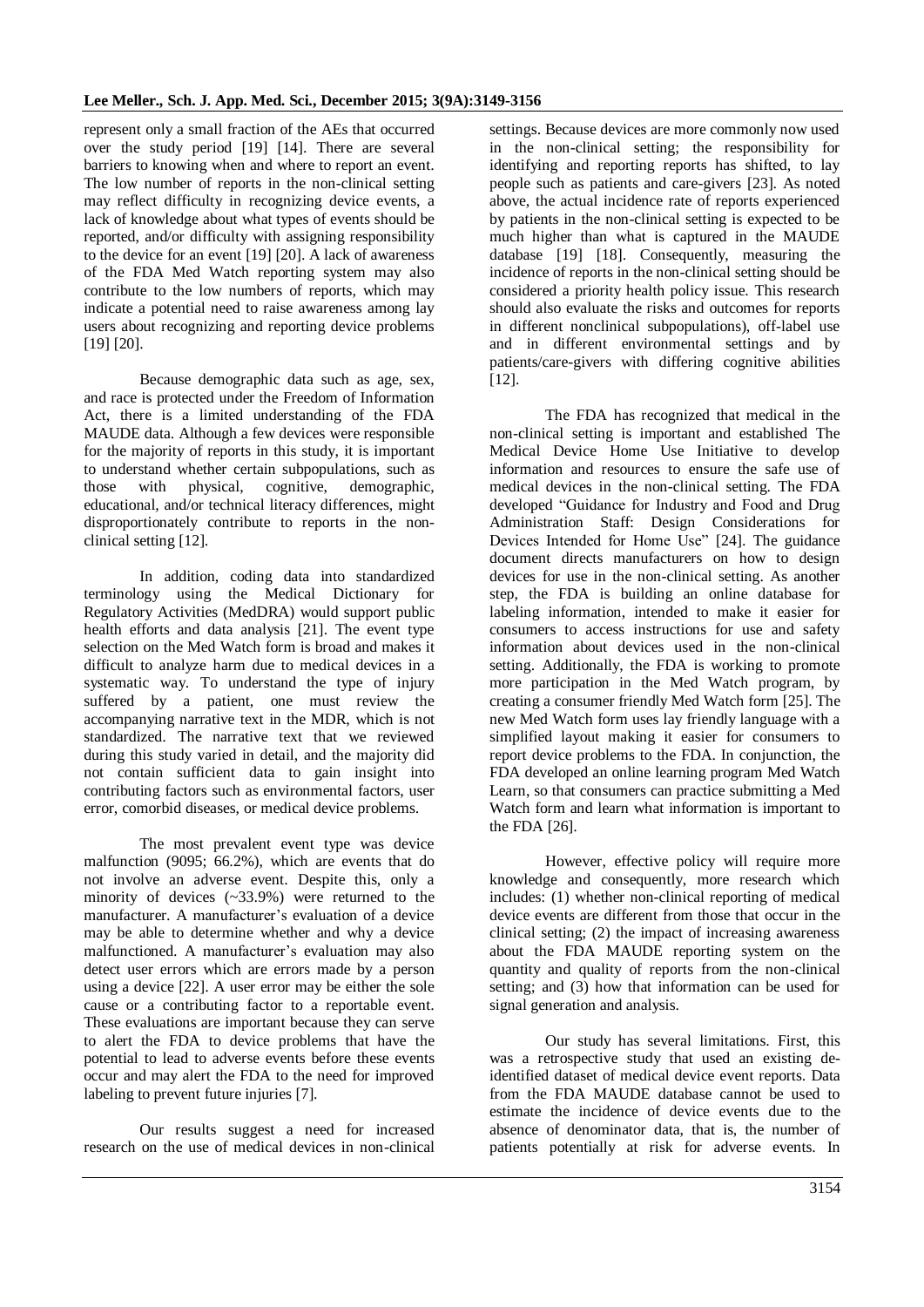addition, numerator data does not exist due to the underreporting of events. Finally, reports submitted to the FDA are not substantiated for accuracy and completeness.

# **CONCLUSIONS**

This study has added to the evidence base of reports in the non-clinical setting, and has identified several areas of focus for future research. The FDA MAUDE database is a unique resource for understanding medical device events that occur in the non-clinical setting. There is a paucity of published research to evaluate non-clinical device reports. The submission of accurate and complete reports is important for public health efforts. The patient and caregiver are in an opportune position to detect and report device-related issues that occur in the nonclinical setting. Efforts should be made to educate and encourage the reporting of device-related problems through the FDA Med Watch program.

# **REFERENCES:**

- 1. U.S. Food and Drug Administration, Federal Food, Drug, and Cosmetic Act (FD&C Act) Sec. 201. [21 U.S.C. 321], [Online]. Available: Http://Www.Fda.Gov/Regulatoryinformation/Le gislation/Federalfooddrugandcosmeticactfdcact/ Fdcactchaptersiandiishorttitleanddefinitions/Ucm 086297.Htm. [Accessed 30 Nov 2014].
- 2. Hefflin Bj, Gross Tp, Schroeder Tj. Estimates Of Medical Device--Associated Adverse Events From Emergency Departments. Am J Prev Med 2004; 27:246-53
- 3. U.S. Food and Drug Administration, General Controls for Medical Devices, 13 May 2009. [Online]. Available: Http://Www.Fda.Gov/Medicaldevices/Devicereg ulationandguidance/Overview/Generalandspecial controls/Ucm055910.Htm. [Accessed 30 Nov 2014].
- 4. U.S. Food And Drug Administration Learn If A Medical Device Has Been Cleared By FDA For Marketing, 30 Apr 2009. [Online]. Available: Http://Www.Fda.Gov/Medicaldevices/Resources foryou/Consumers/Ucm142523.Htm. [Accessed 30 Oct 2014].
- 5. Balka E, Doyle-Waters M, Lecznarowicz D, FitzGerald JM; Technology, Governance and Patient Systems Issues in Technology and Patient Safety. Int J Med Informat 2007; 76:S35–S47.
- 6. Food and Drug Administration, Overview of Medical Devices and Their Regulatory Pathway, 06 Mar 2014. [Online]. Available: Http://Www.Fda.Gov/Aboutfda/Centersoffices/ Officeofmedicalproductsandtobacco/Cdrh/Cdrhtr ansparency/Ucm203018.Htm. [Accessed Nov 30 2014].
- 7. Food And Drug Administration, Draft Guidance For Industry And Food And Drug Administration Staff - Medical Device Reporting For Manufacturers, Food And Drug Administration, Silver Springs, 2013.
- 8. Bitterman N; Design of Medical Devices–A Home Perspective. European Journal Of Internal Medicine 2001; 22:39-42
- 9. The National Association for Home Care & Hospice. Basic Statistics about Home Care Washington D.C. The National Academies Press 2010.
- 10. Weick-Brady M, Lazerow R; Medical Devices: Promoting a Safe Migration into the Home. Home Health Nurse 2004; 24:298-304
- 11. He, W; U.S. Census Bureau, Current Population Reports 65+ In the United States: 2005, U.S. Government Printing Office, Washington D.C., 2005.
- 12. U.S. Food And Drug Administration, Medical Device Home Use Initiative White Paper, U.S. Food And Drug Administration, Silver Springs, 2010.
- 13. Fu M, Weick-Brady M, Tanno E; Medical Devices in the Home: A Unique Challenge For The Fda. Work 2012; 41:361-5.
- 14. National Reearch Council, the Role of Human Factors in Home Health Care, Washington D.C.: The National Academies Press, 2010.
- 15. National Research Council. Safe Medical Devices for Children, Washington, Dc: The National Academies Press, 2005.
- 16. U.S. Food And Drug Administration, Manufacturer And User Facility Device Experience Database 25 Jun 2014. [Online]. Available: Http://Www.Fda.Gov/Medicaldevices/Devicereg

ulationandguidance/Postmarketrequirements/Rep ortingadverseevents/Ucm127891.Htm. [Accessed 30 Nov 2014].

- 17. Department Of Health And Human Services. Adverse Event Reporting For Medical Devices. Department Of Health And Human Services, Washington D.C., 2009.
- 18. Institute Of Medicine. Safe Medical Devices for Children. The National Academies Press, Washington D.C. 2005
- 19. Deluca La; Analysis of Automated External Defibrillator Device Failures Reported To the Food and Drug Administration. Ann Emerg Med. 2012;59:103-11
- 20. Myers Rb, Jones SL; Review of Reported Clinical Information System Adverse Events in Us Food and Drug Administration Databases.
- 21. Medical Dictionary for Regulatory Activities, Medical Dictionary for Regulatory Activities," [Online]. Available: Http://Www.Meddra.Org. [Accessed 30 Nov 2014].